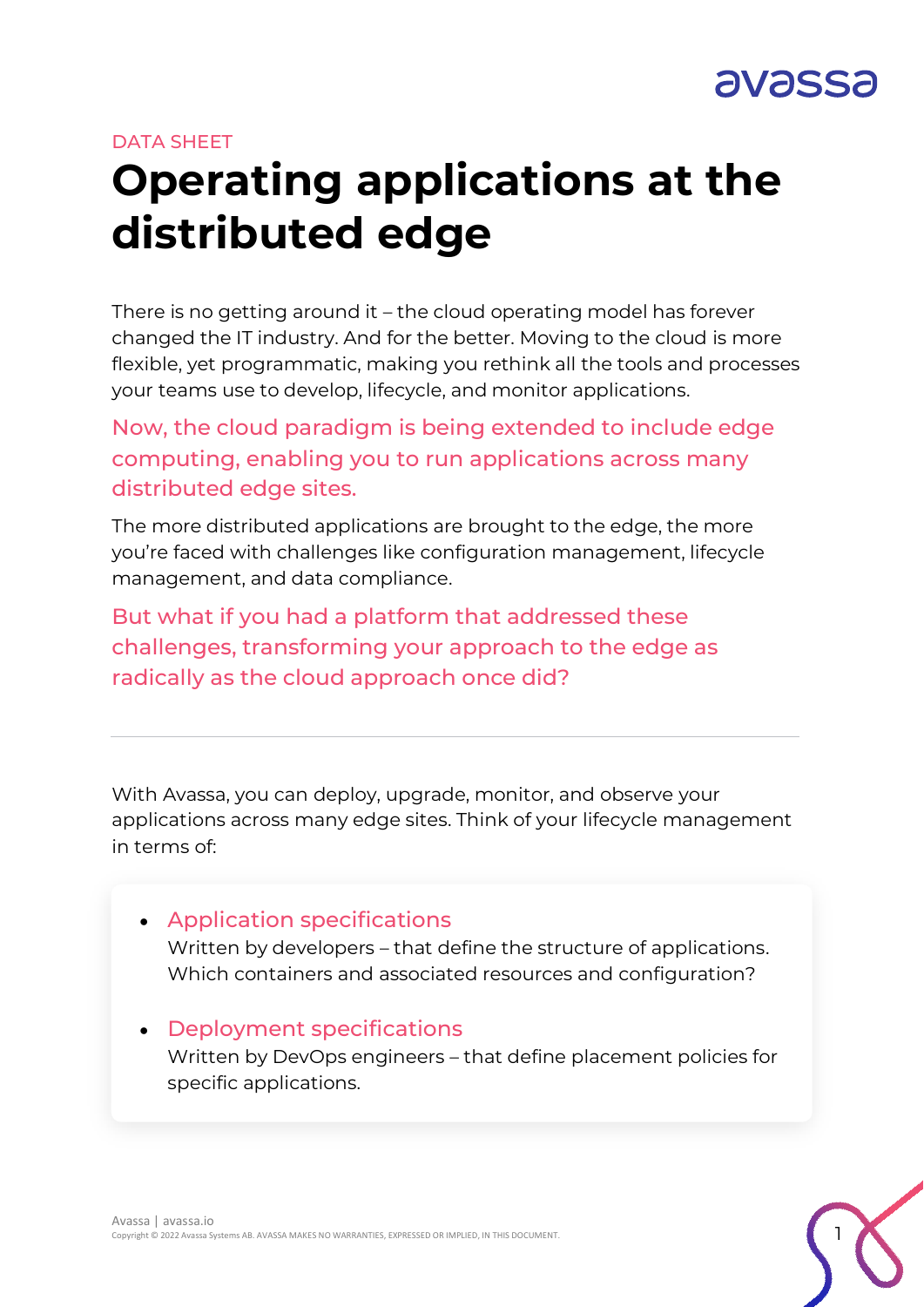

These specifications are declarative, so the system constantly maintains your desired state.



You don't need to actively perform actions like start and stop. And if you need to modify the specifications, like changing a container version for example, Avassa immediately calculates the minimum set of operations and converges the edge sites to the new desired state.

It's easy to integrate Avassa into CI/CD pipelines. The specifications are maintained in the CI/CD and are pushed to Avassa when you publish a new application version to deploy across all edge sites. It's that easy.

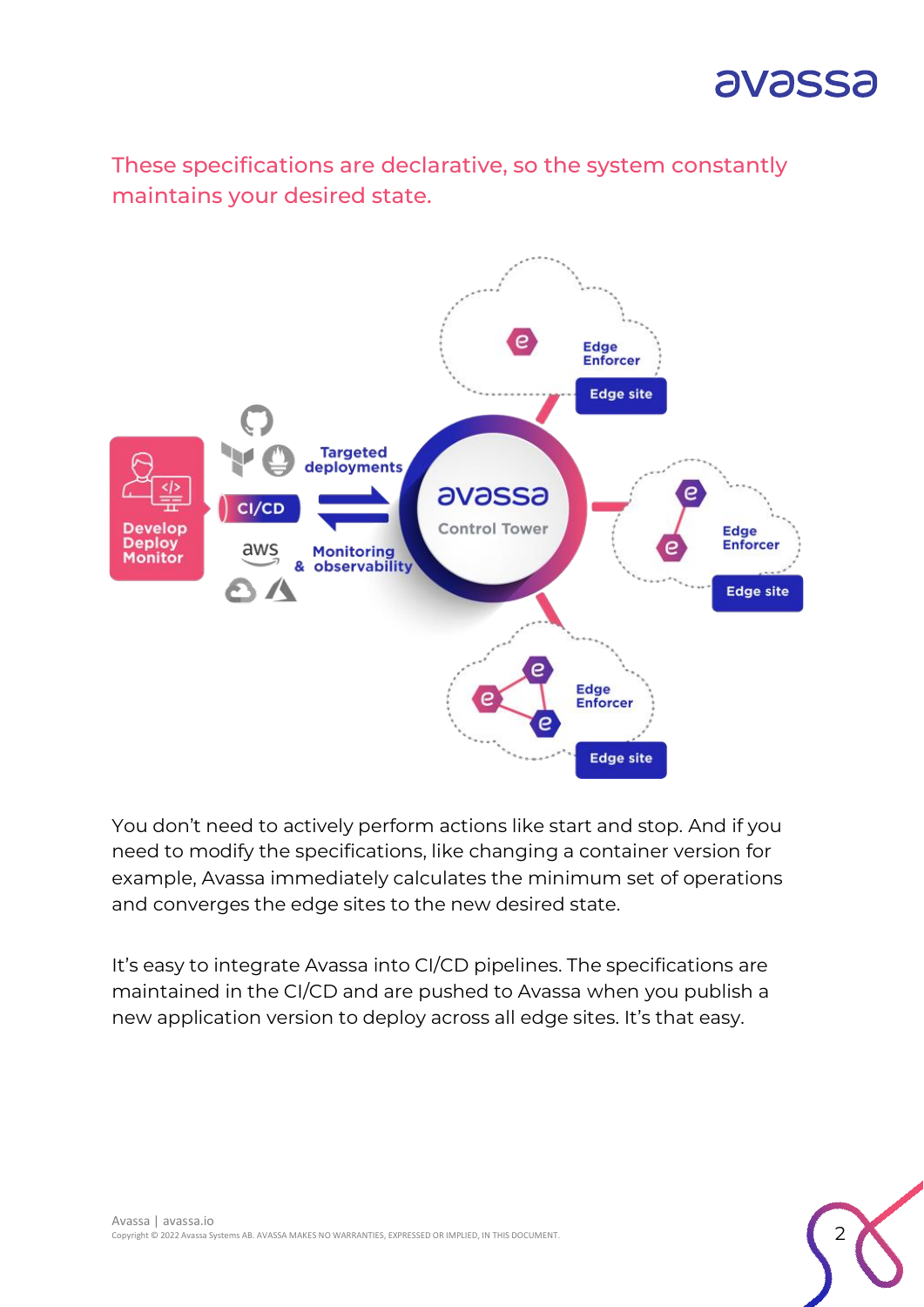

### **The Avassa Platform**

Let's take a closer look at the Avassa platform, which contains two software components: the Control Tower and the Edge Enforcer.

#### THE CONTROL TOWER

The Control Tower provides central management of distributed edge resources and containerized applications through user interfaces and APIs. It is available as a service or can be installed on private infrastructure.



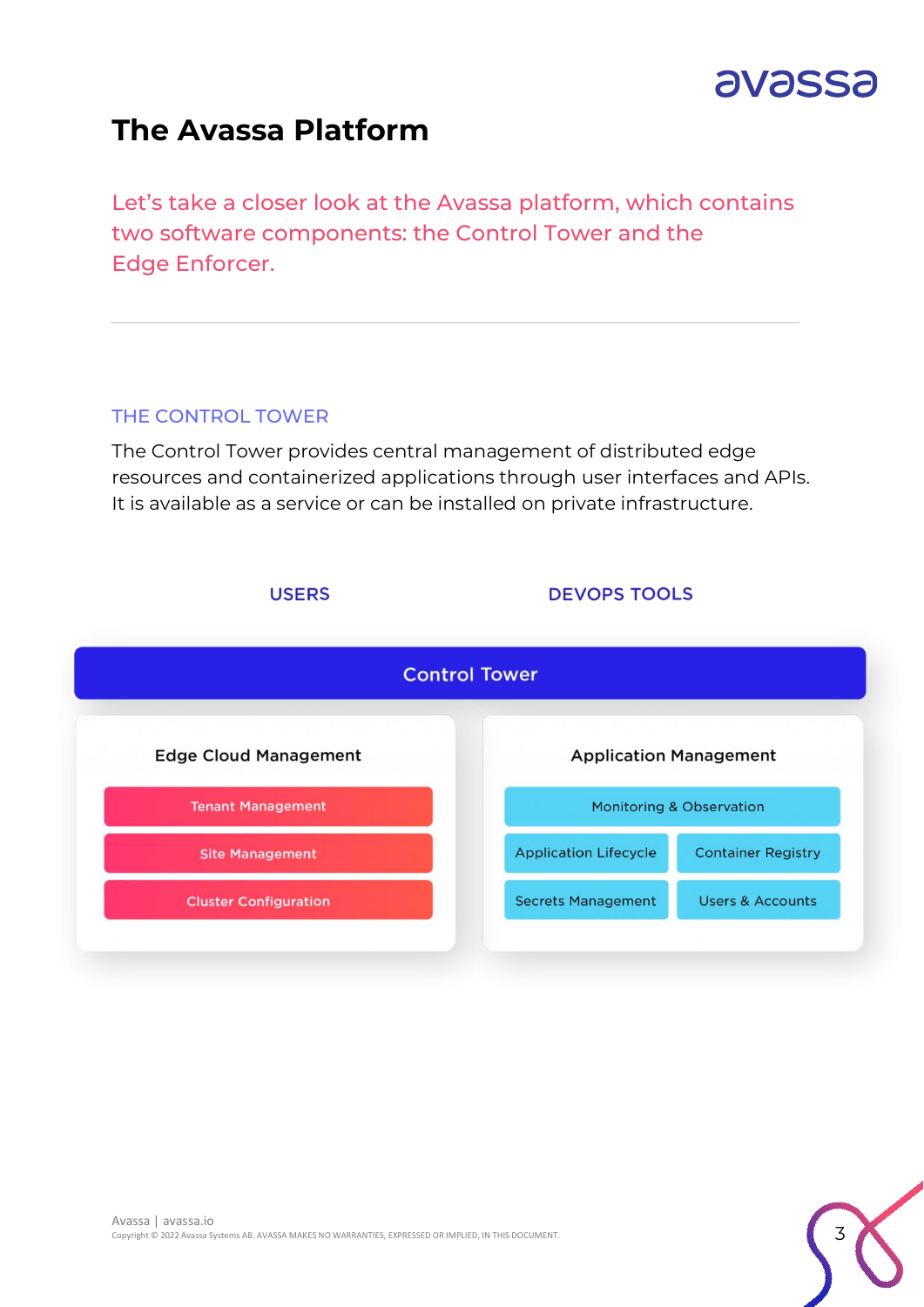

#### THE EDGE ENFORCER

The Edge Enforcer is a software agent installed on all hosts in all edge sites. It provides zero-touch host registration functions, local cluster management, application placement and scheduling. In addition, the Avassa Edge Enforcer provides edge-native services, with site-local APIs, for secrets management, container registry, and distributed event streaming.



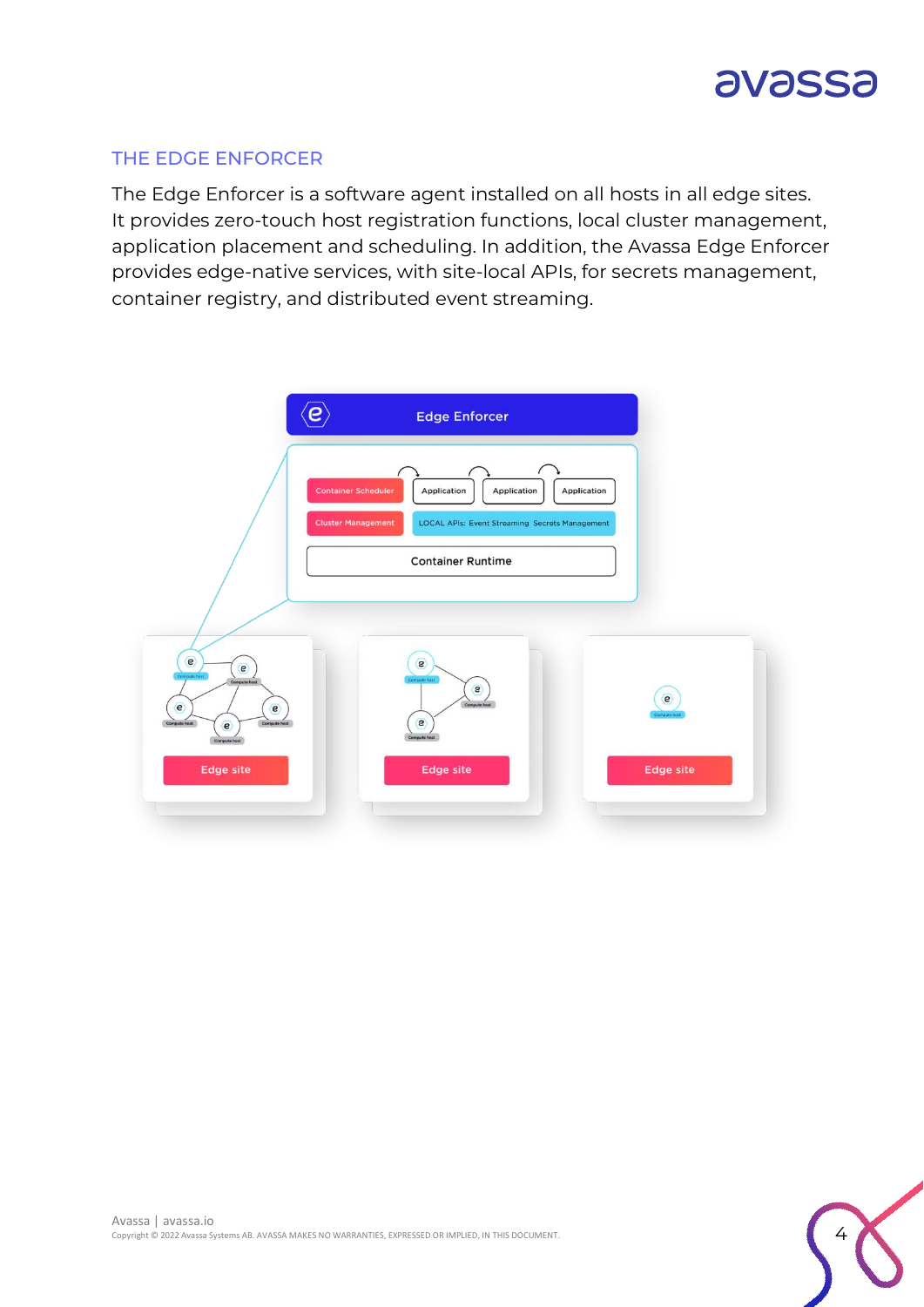## avass

### **What makes Avassa different?**

#### SIMPLE AND USER-FRIENDLY

- Purpose-built from the ground up specifically for the edge. With one goal in mind, Avassa enables a clean, simple platform – with integration of orchestration, cluster management, security management, and event streaming built in. It's that straightforward.
- Deployment of applications to edge sites. Deploying applications directly to edge sites makes sure your configuration, secrets, certificates, tenant configurations, and images are installed at the site. No messing around with manual steps or additional tools.
- Easy integration. Integrate your application deployments without thinking twice with widely available developer tooling, such as CI/CD pipelines. There's no wasted time with intermediate steps.

#### APPLICATION-CENTRIC SOLUTION

- Policy-based application placement and scheduling. Have ultimate control over where you place applications on sites and hosts. Even better, declarative application definitions maintain your desired configuration states at the edges.
- Edge-native application services are built into each site cluster. With local instances on each edge site, your edge-native application services are built in, so there's no need to install, configure, or upgrade. Avassa handles this automatically.
- Application-focused monitoring. You deserve more than just low-level events and metrics. The Avassa solution focuses on application health and gives you a drill-down into container troubleshooting.